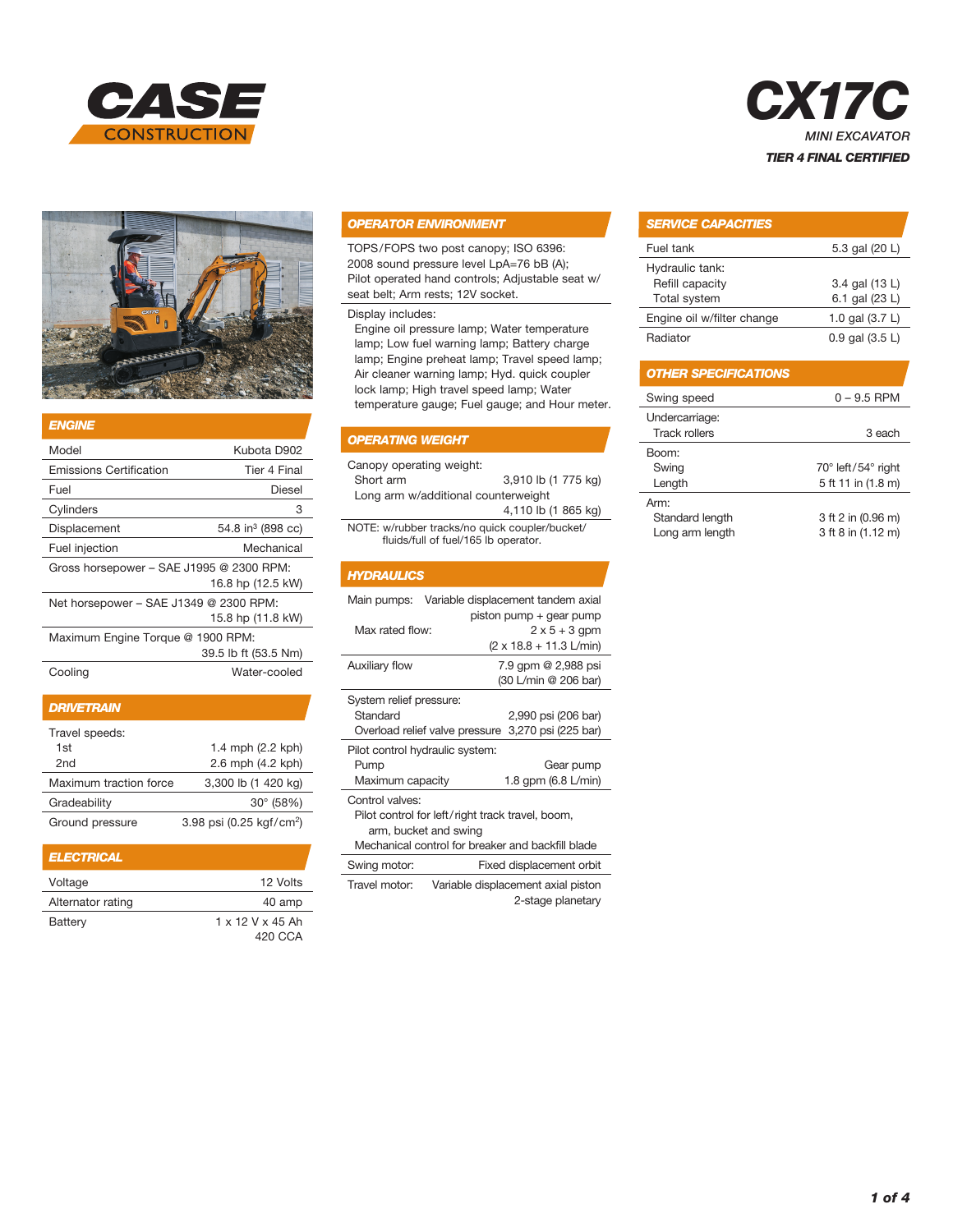



Line drawings are for illustrative purpose only and may not be exact representation of unit.

|    | <b>DIMENSIONS</b>                                                          |                                            |
|----|----------------------------------------------------------------------------|--------------------------------------------|
|    |                                                                            | 3 ft 2 in (0.96 m) Arm                     |
| А. | Overall height                                                             | 7 ft 7 in (2 320 mm)                       |
| В. | Overall transport length                                                   | 11 ft 5 in (3 480 mm)                      |
| C. | Width of upper structure                                                   | 2 ft 11 in (890 mm)                        |
| D. | Track overall length                                                       | 5 ft 3 in (1 590 mm)                       |
| Е. | Track overall width:<br>Retracted<br>Extended                              | 3 ft 3 in (990 mm)<br>4 ft 3 in (1 300 mm) |
| F. | Track shoe width                                                           | 9.0 in (230 mm)                            |
| G. | Track gauge:<br>Retracted<br>Extended                                      | 2 ft 6 in (760 mm)<br>3 ft 6 in (1 070 mm) |
| н. | Center to center - idler to sprocket                                       | 4 ft 0 in (1 230 mm)                       |
| ı. | Upper structure ground clearance                                           | 1 ft 5 in (440 mm)                         |
| J. | Minimum ground clearance                                                   | 6.7 in (170 mm)                            |
| Κ. | Tail swing radius:<br>Standard counterweight<br>Additional counterweight   | 2 ft 1 in (645 mm)<br>2 ft 4 in (720 mm)   |
|    | Boom swing                                                                 | 70° left/54° right                         |
|    | Tail swing overhang:<br>Standard counterweight<br>Additional counterweight | $0$ in $(0 \text{ mm})$<br>3 in (70 mm)    |
|    |                                                                            |                                            |

|    | <b>BLADE SPECS</b>                  |                      |
|----|-------------------------------------|----------------------|
| L. | Backfill blade height               | 9.8 in (250 mm)      |
|    | M. Backfill blade rise above ground | 11.2 in (285 mm)     |
|    | <b>N.</b> Backfill blade dig depth  | 8.9 in (225 mm)      |
|    | Backfill blade width                | 4 ft 3 in (1 300 mm) |



## *PERFORMANCE SPECS*

|    |                                            | 3 ft 2 in (0.96 m) Arm        | 3 ft 8 in (1.12 m) Arm        |
|----|--------------------------------------------|-------------------------------|-------------------------------|
|    | <b>O.</b> Maximum dig radius               | 12 ft 10 in (3 900 mm)        | 13 ft 3 in (4 030 mm)         |
| Р. | Dig radius at groundline                   | 12 ft 6 in (3 800 mm)         | 12 ft 11 in (3 940 mm)        |
|    | <b>Q.</b> Maximum dig depth                | 7 ft 3 in (2 200 mm)          | 7 ft 9 in (2 350 mm)          |
|    | <b>R.</b> Vertical straight wall dig depth | 4 ft 4 in (1 320 mm)          | 4 ft 10 in (1 460 mm)         |
| S. | Dump height                                | 8 ft 5 in (2 570 mm)          | 8 ft 10 in (2 670 mm)         |
|    | <b>T.</b> Overall reach height             | 11 ft 9 in (3 580 mm)         | 12 ft 1 in (3 680 mm)         |
|    | <b>U.</b> Bucket rotation                  | $187^\circ$                   | $187^\circ$                   |
|    | Arm digging force - ISO                    | 1,920 lbf (870 kgf/8.5 kN)    | 1,710 lbf (775 kgf/7.6 kN)    |
|    | Bucket digging force - ISO                 | 3,490 lbf (1 580 kgf/15.5 kN) | 3,490 lbf (1 580 kgf/15.5 kN) |
|    |                                            |                               |                               |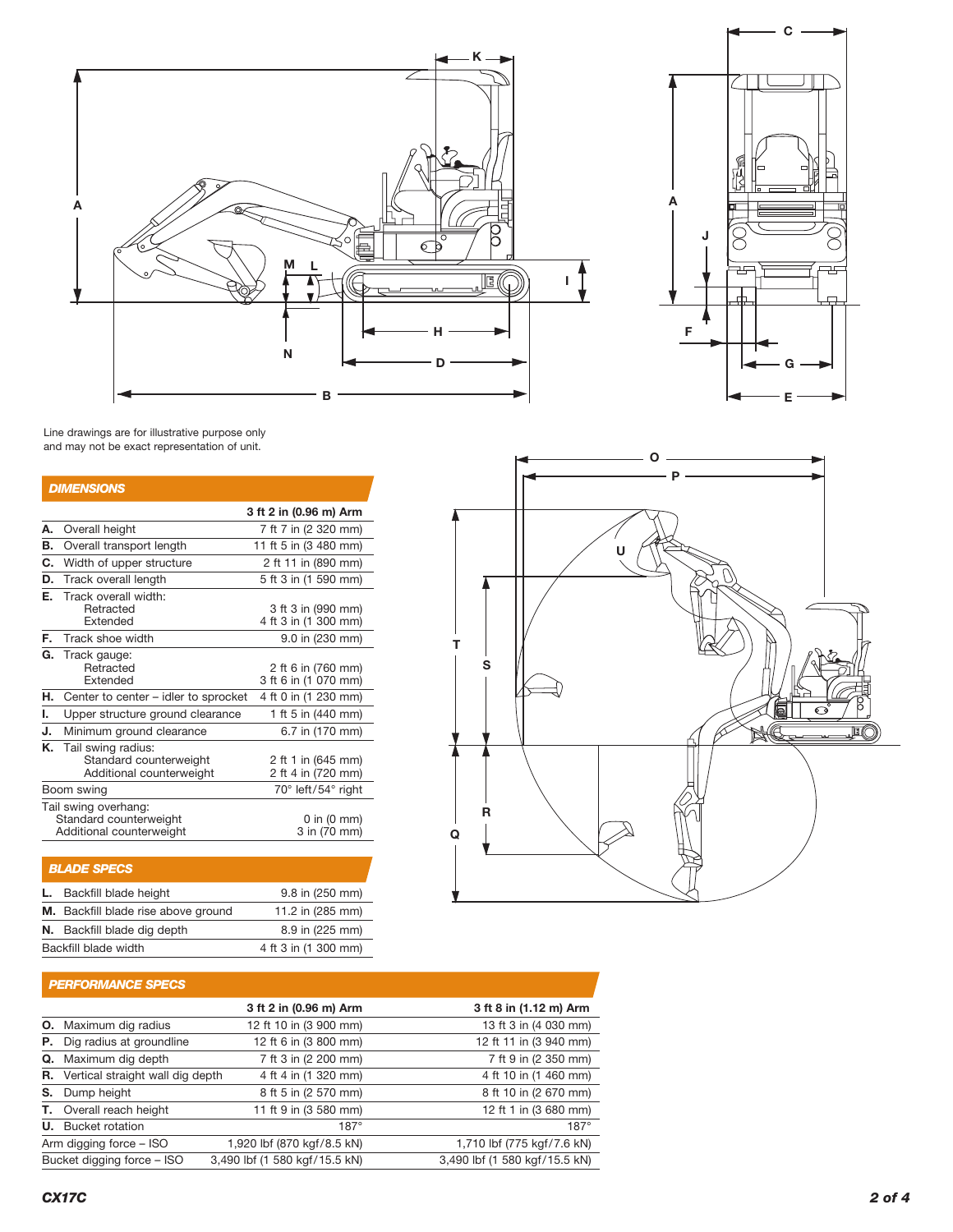|                                  | <b>LOAD RADIUS</b>         |                          |                           |                      |                                                 |                                 |                                                 |                                             |                                   |                             |                        | AT MAXIMUM REACH                            |                                 |  |  |
|----------------------------------|----------------------------|--------------------------|---------------------------|----------------------|-------------------------------------------------|---------------------------------|-------------------------------------------------|---------------------------------------------|-----------------------------------|-----------------------------|------------------------|---------------------------------------------|---------------------------------|--|--|
| Load/Lift<br><b>Point Height</b> | 3 <sub>ft</sub><br>(1.0 m) |                          |                           | 5ft<br>(1.5 m)       |                                                 | 7 ft<br>(2.0 m)                 |                                                 | 8ft<br>(2.5 m)                              |                                   | 10 <sub>ft</sub><br>(3.0 m) | <b>REACH</b>           |                                             | <b>CAPACITY</b>                 |  |  |
|                                  | <b>SIDE</b><br><b>END</b>  |                          | <b>SIDE</b><br><b>END</b> |                      | <b>SIDE</b><br><b>END</b>                       |                                 | <b>SIDE</b><br><b>END</b>                       |                                             | <b>SIDE</b><br><b>END</b>         |                             | $\omega$               | <b>END</b>                                  | <b>SIDE</b>                     |  |  |
| $+8$ ft<br>(2.5 m)               |                            |                          |                           |                      |                                                 |                                 | 670 lb*<br>$(310 \text{ kg})^*$                 | 670 lb*<br>$(310 \text{ kg})^*$             |                                   |                             | 9 ft 0 in<br>(2.74 m)  | 580 lb*<br>$(260 \text{ kg})^*$             | 580 lb*<br>$(260 \text{ kg})^*$ |  |  |
| $+7$ ft<br>(2.0 m)               |                            |                          |                           |                      |                                                 |                                 | 710 lb <sup>*</sup><br>$(320 kg)^*$             | 710 lb <sup>*</sup><br>$(320 \text{ kg})^*$ | 710 lb*<br>$(320 kg)^*$           | 510 lb<br>(230 kg)          | 10 ft 1 in<br>(3.07 m) | 560 lb*<br>$(260 \text{ kg})^*$             | 490 lb<br>(220 kg)              |  |  |
| $+5$ ft<br>(1.5 m)               |                            |                          |                           |                      | 970 lb*<br>$(440 \text{ kg})^*$                 | 970 lb*<br>$(440 \text{ kg})^*$ | 820 lb*<br>$(370 \text{ kg})^{*}$               | 690 lb<br>(310 kg)                          | 750 lb*<br>$(340 \text{ kg})^*$   | 500 lb<br>(230 kg)          | 10 ft 9 in<br>(3.27 m) | 570 lb*<br>$(260 \text{ kg})^*$             | 430 lb<br>(190 kg)              |  |  |
| $+3$ ft<br>(1.0 m)               |                            |                          |                           |                      | 1,340 lb*<br>$(610 \text{ kg})$                 | 950 lb<br>(430 kg)              | 990 lb*<br>$(450 \text{ kg})^*$                 | 660 lb<br>(300 kg)                          | 820 lb*<br>$(370 \text{ kg})^*$   | 490 lb<br>(220 kg)          | 11 ft 0 in<br>(3.36 m) | 610 lb <sup>*</sup><br>$(280 \text{ kg})^*$ | 400 lb<br>(180 kg)              |  |  |
| $+2$ ft<br>(0.5 m)               |                            |                          |                           |                      | 1,630 lb*<br>$(740 \text{ kg})^*$               | 890 lb<br>(400 kg)              | $1,140$ lb <sup>*</sup><br>$(520 \text{ kg})^*$ | 630 lb<br>(290 kg)                          | $900 lb*$<br>$(410 \text{ kg})^*$ | 470 lb<br>(210 kg)          | 11 ft 0 in<br>(3.36 m) | 690 lb*<br>$(310 \text{ kg})^*$             | 390 lb<br>(180 kg)              |  |  |
| <b>Groundline</b>                |                            |                          | 1.520 lb*<br>(690 kg)*    | 1.410 lb<br>(640 kg) | 1,740 lb*<br>$(790 \text{ kg})^*$               | 860 lb<br>(390 kg)              | 1,220 lb*<br>$(550 \text{ kg})^*$               | 610 lb<br>(280 kg)                          | 930 lb*<br>$(420 \text{ kg})^*$   | 460 lb<br>(210 kg)          | 10 ft 8 in<br>(3.26 m) | 820 lb*<br>$(370 \text{ kg})^{*}$           | 400 lb<br>(180 kg)              |  |  |
| $-2$ ft<br>$(-0.5 m)$            | 1.610 lb*<br>(730 kg)*     | 1.610 lb*<br>(730 kg)*   | 2.240 lb*<br>(1 020 kg)*  | 1.410 lb<br>(640 kg) | 1,680 lb*<br>$(760 \text{ kg})^*$               | 860 lb<br>(390 kg)              | 1,200 $lb^*$<br>$(540 \text{ kg})^*$            | 600 lb<br>(270 kg)                          | 890 lb*<br>$(400 \text{ kg})^*$   | 460 lb<br>(210 kg)          | 10 ft 0 in<br>(3.06 m) | 860 lb*<br>$(390 \text{ kg})^{*}$           | 440 lb<br>(200 kg)              |  |  |
| $-3$ ft<br>$(-1.0 m)$            | 2.280 lb*<br>(1 030 kg)*   | 2.280 lb*<br>(1 030 kg)* | 2.180 lb*<br>(990 kg)*    | 1.440 lb<br>(650 kg) | $1,480$ lb <sup>*</sup><br>$(670 \text{ kg})^*$ | 870 lb<br>$(390$ kg)            | $1,050$ lb <sup>*</sup><br>$(480 \text{ kg})^*$ | 610 lb<br>(280 kg)                          |                                   |                             | 8 ft 11 in<br>(2.71 m) | 900 lb*<br>$(410 \text{ kg})^{*}$           | 540 lb<br>(240 kg)              |  |  |
| $-5$ ft<br>$(-1.5 m)$            | 2.690 lb*<br>(1 220 kg)*   | 2.690 lb*<br>(1 220 kg)* | 1.510 lb*<br>(690 kg)*    | 1.480 lb<br>(670 kg) | 1,030 $lb^*$<br>$(470 \text{ kg})^*$            | 900 lb<br>(410 kg)              |                                                 |                                             |                                   |                             | 7 ft 0 in<br>(2.13 m)  | 920 lb*<br>(420 kg)*                        | 810 lb<br>(370 kg)              |  |  |

5 ft 11 in (1.8 m) Boom, 3 ft 2 in (0.96 m) Arm, Dozer Blade Down *Canopy unit equipped with 0.04 m3 (SAE heaped) bucket, 9 in (230 mm) rubber track (extended) and 414 lb (188 kg) counterweight.*

NOTE: Lifting capacity are based on ISO 10567.

Lifting capacity does not exceed 75% of tipping load with the machine on firm, level ground or 87% of full hydraulic capacity.

The lift point is a hook located on the back of the bucket.

\*Indicates load limited by hydraulic capacity.

|                                  | <b>LOAD RADIUS</b>                     |                                   |                                    |                                     |                                                 |                      |                                                 |                                             |                                             |                      |                      |                      |                                  | AT MAXIMUM REACH                            |                                 |  |
|----------------------------------|----------------------------------------|-----------------------------------|------------------------------------|-------------------------------------|-------------------------------------------------|----------------------|-------------------------------------------------|---------------------------------------------|---------------------------------------------|----------------------|----------------------|----------------------|----------------------------------|---------------------------------------------|---------------------------------|--|
| Load/Lift<br><b>Point Height</b> | 3 <sub>ft</sub><br>(1.0 <sub>m</sub> ) |                                   | 5 <sup>th</sup><br>(1.5 m)         |                                     | 7 ft<br>(2.0 m)                                 |                      | 8ft<br>(2.5 m)                                  |                                             | 10 <sub>ft</sub><br>(3.0 m)                 |                      | 12 ft<br>(3.5 m)     |                      | <b>REACH</b>                     | <b>CAPACITY</b>                             |                                 |  |
|                                  | <b>END</b>                             | <b>SIDE</b>                       | <b>END</b>                         | <b>SIDE</b>                         | <b>END</b>                                      | <b>SIDE</b>          | <b>END</b>                                      | <b>SIDE</b>                                 | <b>END</b>                                  | <b>SIDE</b>          | <b>END</b>           | <b>SIDE</b>          | @                                | <b>END</b>                                  | <b>SIDE</b>                     |  |
| $+10$ ft<br>(3.0 m)              |                                        |                                   |                                    |                                     |                                                 |                      |                                                 |                                             |                                             |                      |                      |                      | 8 ft 0 in<br>$(2.43 \text{ m})$  | 550 lb*<br>$(250 \text{ kg})^*$             | 550 lb*<br>$(250 \text{ kg})^*$ |  |
| $+8$ ft<br>(2.5 m)               |                                        |                                   |                                    |                                     |                                                 |                      | 580 lb*<br>$(260 \text{ kg})^*$                 | 580 lb*<br>$(260 \text{ kg})^*$             |                                             |                      |                      |                      | 9 ft 7 in<br>(2.93 m)            | 480 lb*<br>$(220 \text{ kg})^*$             | 480 lb*<br>$(220 \text{ kg})^*$ |  |
| $+7$ ft<br>(2.0 m)               |                                        |                                   |                                    |                                     |                                                 |                      | 620 $\mathsf{lb}^\star$<br>$(280 \text{ kg})^*$ | 620 lb <sup>*</sup><br>$(280 \text{ kg})^*$ | 640 lb*<br>$(290 \text{ kg})^*$             | 580 lb<br>$(260$ kg) |                      |                      | 10 ft 8 in<br>$(3.24 \text{ m})$ | 470 lb <sup>*</sup><br>$(210 \text{ kg})^*$ | 470 lb*<br>$(210 \text{ kg})^*$ |  |
| $+5$ ft<br>(1.5 m)               |                                        |                                   |                                    |                                     |                                                 |                      | 740 lb*<br>$(340 \text{ kg})^*$                 | 740 lb <sup>*</sup><br>$(340 \text{ kg})^*$ | 690 lb <sup>*</sup><br>$(310 \text{ kg})^*$ | 570 lb<br>$(260$ kg) |                      |                      | 11 ft 3 in<br>$(3.43 \text{ m})$ | 470 lb <sup>*</sup><br>$(210 \text{ kg})^*$ | 450 lb<br>(200 kg)              |  |
| $+3$ ft<br>(1.0 m)               |                                        |                                   | 2.060 lb*<br>(940 kg)*             | 1,740 lb<br>(790 kg)                | 1,210 $lb^*$<br>$(550$ kg)                      | 1.080 lb<br>(490 kg) | $910 lb*$<br>$(410 \text{ kg})^*$               | 750 lb<br>(340 kg)                          | 770 lb <sup>*</sup><br>$(350 \text{ kg})^*$ | 550 lb<br>$(250$ kg) | 540 lb*<br>(250 kg)* | 420 lb<br>(190 kg)   | 11 ft 7 in<br>$(3.52 \text{ m})$ | $500 lb*$<br>$(230 \text{ kg})^*$           | 420 lb<br>(190 kg)              |  |
| $+2$ ft<br>(0.5 m)               |                                        |                                   | 1.260 lb*<br>(570 kg)*             | 1.260 lb*<br>$(570 \text{ kg})^{*}$ | 1,540 lb*<br>$(700 \text{ kg})^*$               | 1.010 lb<br>(460 kg) | 1,080 $lb^*$<br>$(490 \text{ kg})^*$            | 710 lb<br>(320 kg)                          | 860 lb*<br>$(390 \text{ kg})^*$             | 530 lb<br>(240 kg)   | 590 lb*<br>(270 kg)* | 410 lb<br>$(190$ kg) | 11 ft 6 in<br>(3.51 m)           | 550 lb*<br>$(250 \text{ kg})^*$             | 410 lb<br>(190 kg)              |  |
| <b>Groundline</b>                | 880 lb*<br>(400 kg)*                   | 880 lb*<br>$(400 \text{ kg})^{*}$ | 1.500 lb'<br>(680 kg)*             | 1,500 lb*<br>$(680 \text{ kg})^{*}$ | 1,700 $lb^*$<br>$(770 \text{ kg})^*$            | 970 lb<br>(440 kg)   | 1,190 $lb^*$<br>$(540 \text{ kg})^*$            | 690 lb<br>$(310$ kg)                        | $910 lb*$<br>$(410 \text{ kg})^*$           | 520 lb<br>$(240$ kg) |                      |                      | 11 ft 3 in<br>$(3.42 \text{ m})$ | 640 lb <sup>*</sup><br>$(290 \text{ kg})^*$ | 420 lb<br>(190 kg)              |  |
| $-2$ ft<br>$(-0.5 m)$            | 1,400 lb*<br>(640 kg)*                 | 1,400 lb*<br>$(640 \text{ kg})^*$ | 2,050 lb <sup>*</sup><br>(930 kg)* | 1.570 lb<br>(710 kg)                | 1,700 lb*<br>$(770 \text{ kg})^3$               | 960 lb<br>(440 kg)   | 1,200 $lb^*$<br>$(540 \text{ kg})^*$            | 680 lb<br>$(310$ kg)                        | 900 lb*<br>$(410 \text{ kg})^3$             | 510 lb<br>$(230$ kg) |                      |                      | 10 ft 7 in<br>(3.23 m)           | 790 lb*<br>$(360 \text{ kg})^*$             | 460 lb<br>(210 kg)              |  |
| $-3$ ft<br>$(-1.0 m)$            | 1.980 lb*<br>(900 kg)*                 | 1,980 lb*<br>(900 kg)*            | 2.350 lb'<br>(1 070 kg)*           | 1,590 lb<br>(720 kg)                | $1,540$ lb <sup>*</sup><br>$(700 \text{ kg})^*$ | 970 lb<br>(440 kg)   | 1,100 $lb^*$<br>$(500 \text{ kg})^*$            | 680 lb<br>(310 kg)                          |                                             |                      |                      |                      | 9 ft 7 in<br>(2.91 m)            | 840 lb*<br>$(380 \text{ kg})^*$             | 540 lb<br>(250 kg)              |  |
| $-5$ ft<br>$(-1.5 m)$            | 2,640 lb*<br>(1 200 kg)*               | 2,640 lb*<br>(1 200 kg)*          | 1,780 lb*<br>$(810 \text{ kg})^*$  | 1,630 lb<br>(740 kg)                | 1.190 lb <sup>3</sup><br>$(540 \text{ kg})^*$   | 990 lb<br>(450 kg)   |                                                 |                                             |                                             |                      |                      |                      | 7 ft 10 in<br>(2.39 m)           | 870 lb*<br>$(400 \text{ kg})^{*}$           | 750 lb<br>(340 kg)              |  |

5 ft 11 in (1.8 m) Boom, 3 ft 8 in (1.12 m) Arm, Dozer Blade Down *Canopy unit equipped with 0.04 m3 (SAE heaped) bucket, 9 in (230 mm) rubber track (extended) and 591 lb (268 kg) counterweight.*

NOTE: Lifting capacity are based on ISO 10567.

Lifting capacity does not exceed 75% of tipping load with the machine on firm, level ground or 87% of full hydraulic capacity.

The lift point is a hook located on the back of the bucket.

\*Indicates load limited by hydraulic capacity.